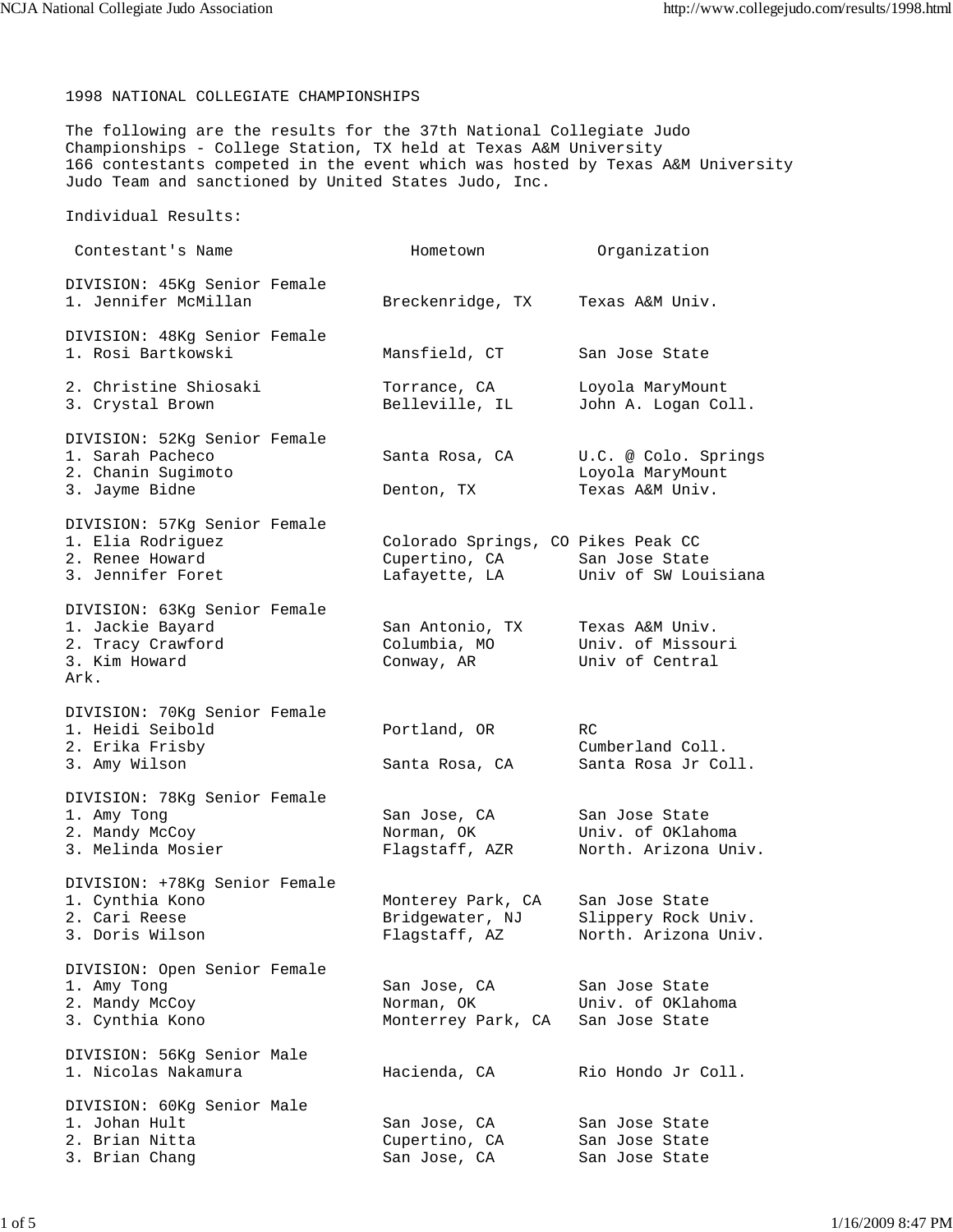| DIVISION: 66Kg Senior Male                   |                   |              |              |              |                         |
|----------------------------------------------|-------------------|--------------|--------------|--------------|-------------------------|
| 1. Kenny Hambleton                           | Canby, OR         |              |              |              | San Jose State          |
| 2. Joseph Cramer                             | Eugene, OR        |              |              |              | San Jose State          |
| 3. Thomas Chang                              | San Jose, CA      |              |              |              | San Jose State          |
|                                              |                   |              |              |              |                         |
| DIVISION: 73Kg Senior Male                   |                   |              |              |              |                         |
| 1. Chuck Jefferson                           | Barstow, CA       |              |              |              | San Jose State          |
| 2. Panos Papadopoulos                        | San Jose, CA      |              |              |              | San Jose State          |
| 3. David Ellis                               | Princeton, NJ     |              |              |              | Coll. of New Jersey     |
| DIVISION: 81Kg Senior Male                   |                   |              |              |              |                         |
| 1. Alian Andriamov                           | New York City, NY |              |              |              | Queensborough C.C.      |
| 2. Tetsu Okano                               | San Jose, CA      |              |              |              | San Jose State          |
| 3. Richard Cohen                             | Chicago, IL       |              |              |              | Harper Coll.            |
|                                              |                   |              |              |              |                         |
| DIVISION: 90Kg Senior Male                   |                   |              |              |              |                         |
| 1. Dmitry Lisenenkov                         | Brooklyn, NY      |              |              |              | Binghminton CIW         |
| 2. Atsushi Inoue                             | Los Angeles       |              |              |              | U S C                   |
| 3. Damon Wade                                | Los Angelos, CA   |              |              |              | LA Trade Tech. Coll.    |
| DIVISION: 100Kg Senior Male                  |                   |              |              |              |                         |
| 1. Albert Davis                              | New York, NY      |              |              |              | U of CO @ Colo. Springs |
| 2. Eugene Kushnir                            | San Jose, CAa     |              |              |              | San Jose State          |
| 3. Joe Van Den Boom                          | Bay City, MI      |              |              |              | West. Michigan Univ.    |
|                                              |                   |              |              |              |                         |
| DIVISION: +100Kg Senior Male                 |                   |              |              |              |                         |
| 1. Ronald Spanswick II                       | Mt Clemens, MI    |              |              |              | Cumberland Coll.        |
| DIVISION: Open Senior Male                   |                   |              |              |              |                         |
| 1. Dmitry Lisenenkov                         | Brooklyn, NY      |              |              |              | Binghminton CIW         |
| 2. Alian Andriamov                           | New York City, NY |              |              |              | Queensborough C.C.      |
| 3. Ronald Spanswick II                       | Mt Clemens, MI    |              |              |              | Cumberland Coll.        |
| Specialty Awards:                            |                   |              |              |              |                         |
|                                              |                   |              |              |              |                         |
| Male Competitor of the Year: Chuck Jefferson |                   |              |              |              |                         |
| Female Competitor of the Year: Amy Tong      |                   |              |              |              |                         |
| Coach of the Year: Yosh Uchida               |                   |              |              |              |                         |
| Women's Teams Results                        |                   |              |              |              |                         |
|                                              |                   |              |              |              |                         |
| Point System:                                |                   |              |              |              |                         |
| Place won   Point Value                      |                   |              |              |              |                         |
| 1<br>5<br>2<br>3                             |                   |              |              |              |                         |
| 3<br>$\mathbf{1}$                            |                   |              |              |              |                         |
|                                              |                   |              |              |              |                         |
| Organization name                            | $Total \mid # 1$  |              | $ $ # 2      | $ $ # 3      |                         |
| 1. San Jose State University                 | 24                | 4            | 1            | 1            |                         |
| 2. Texas A&M University                      | 11                | 2            | 0            | 1            |                         |
| 3. Loyola MaryMount                          | 6                 | $\mathbf 0$  | 2            | 0            |                         |
| 3. University of OKlahoma                    | 6                 | 0            | 2            | $\mathbf 0$  |                         |
| 4. RC                                        | 5                 | $\mathbf{1}$ | 0            | $\Omega$     |                         |
| 4. Pikes Peak Community Coll                 | 5                 | 1            | 0            | 0            |                         |
| 4. U of CO @ Colorado Spring                 | 5                 | 1            | 0            | 0            |                         |
| 5. Cumberland College                        | 3                 | $\Omega$     | 1            | 0            |                         |
| 5. Slippery Rock Univesity                   | 3                 | 0            | $\mathbf{1}$ | 0            |                         |
| 5. University of Missouri                    | 3                 | 0            | $\mathbf{1}$ | 0            |                         |
| 6. Northern Arizona Universi                 | $\overline{2}$    | 0            | 0            | 2            |                         |
| 7. Santa Rosa Junior College                 | 1                 | 0            | 0            | 1            |                         |
| 7. Univ of SW Louisiana                      | 1                 | 0            | 0            | 1            |                         |
| 7. Univ of Central Arkansas                  | 1                 | 0            | $\Omega$     | $\mathbf{1}$ |                         |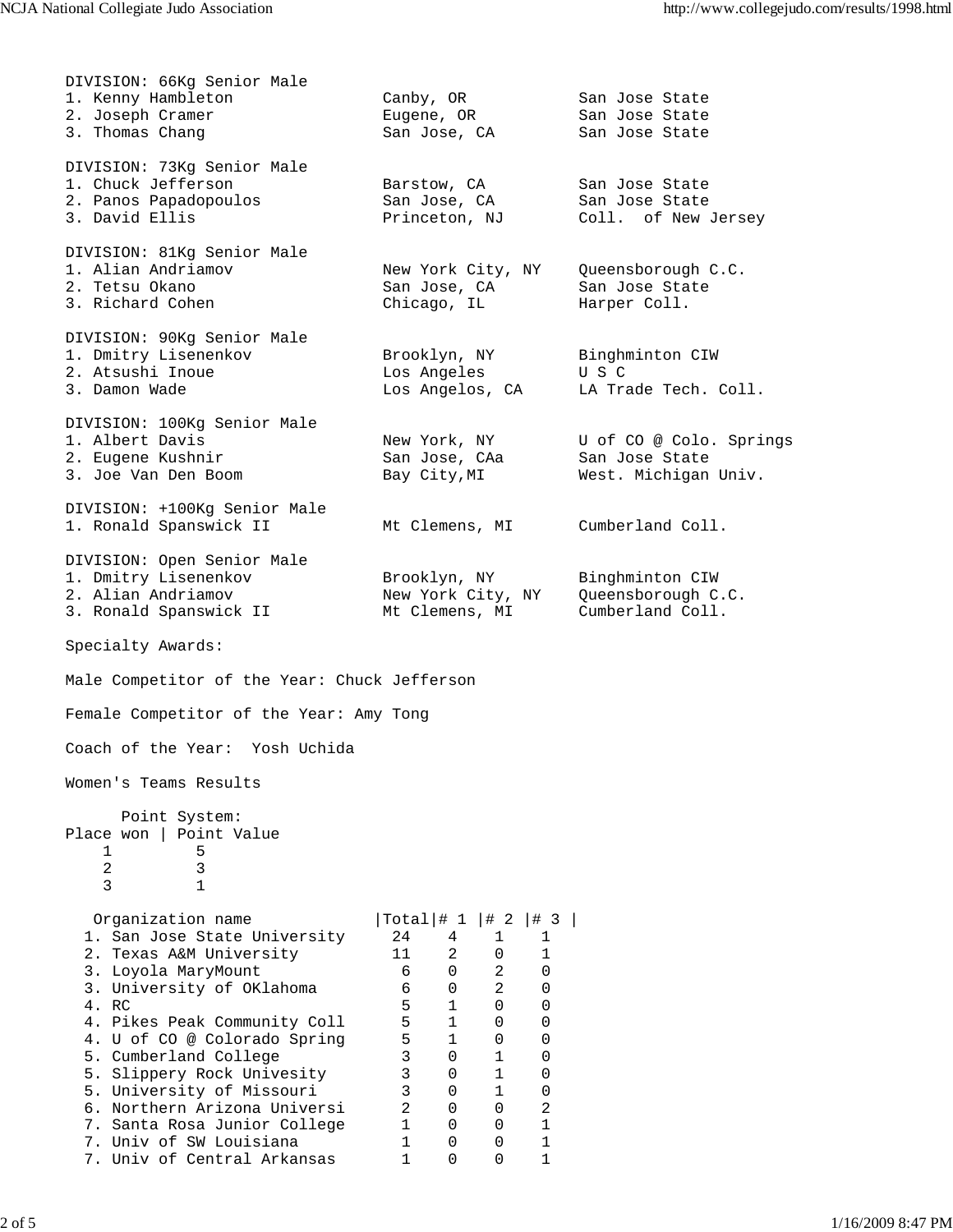7. John A. Logan College 1 0 0 1 Men's Team Results Point System: Place won | Point Value  $\begin{array}{ccc} 1 & & & 5 \\ 2 & & & 3 \end{array}$ 2 3 3 1 Organization name  $\vert \text{Total} \vert \# 1 \vert \# 2 \vert \# 3 \vert$ <br>1. San Jose State University 32 3 5 2<br>2. Binghminton CIW Universit 10 2 0 0 1. San Jose State University 2. Binghminton CIW Universit 10 2 0<br>
3. Queensborough C.C. 8 1 1<br>
4. Cumberland College 6 1 0<br>
5. U of CO @ Colorado Spring 5 1 0 3. Queensborough C.C. 8 1 1 0<br>4. Cumberland College 6 1 0 1 4. Cumberland College 6 1 0 1<br>5. U of CO @ Colorado Spring 5 1 0 0 5. U of CO @ Colorado Spring 5. Rio Hondo Junior College 5 1 0 0 6. Univ of Southern Californ  $\begin{array}{cccc} 3 & 0 & 1 & 0 \\ 7. & \text{Harper College} & 1 & 0 & 0 \\ 1 & 0 & 0 & 1 \end{array}$ 7. Harper College 1 0 0 1 7. LA Trade Technical Colleg 1 0 0 1 7. Western Michigan Universi 1 0 0 1 7. College of New Jersey

Contestants in each Division

| Division Name       | Sex | # in Division |
|---------------------|-----|---------------|
| 45Kq Senior Female  | F   | 1             |
| 48Kg Senior Female  | F   | 5             |
| 52Kq Senior Female  | F   | 6             |
| 57Kg Senior Female  | F   | 10            |
| 63Kg Senior Female  | F   | 6             |
| 70Kg Senior Female  | F   | 11            |
| 78Kg Senior Female  | F   | 5             |
| +78Kq Senior Female | F   | 4             |
| Open Senior Female  | F   | 6             |
| 56Kg Senior Male    | М   | 1             |
| 60Kg Senior Male    | М   | 12            |
| 66Kg Senior Male    | М   | 13            |
| 73Kg Senior Male    | М   | 30            |
| 81Kg Senior Male    | М   | 26            |
| 90Kg Senior Male    | М   | 15            |
| 100Kg Senior Male   | М   | 7             |
| +100Kg Senior Male  | М   | $\mathbf{1}$  |
| Open Senior Male    | М   | 7             |

Contestants from each Organization

| Page $# 1$ Category--><br>Organization | Senior<br>Male | Female Totals |     |
|----------------------------------------|----------------|---------------|-----|
| Albertson Colleg of Ida                |                |               |     |
| Binghminton CIW Univers                | 2              |               |     |
| Butler University                      |                |               |     |
| College of New Jersey                  | 1              |               |     |
| Concordia University                   |                |               | 1   |
| Cumberland College                     | 6              | 4             | 1 O |
| Del Mar College                        |                |               |     |
| El Camino Colege                       |                |               |     |
| Florida International U                | 3              |               |     |
| Florida State Universit                |                |               |     |
| Fresno City College                    |                |               |     |
| Harper College                         | 2.             |               | 2   |
| Hendrix College                        | O              |               | 2   |
| Idaho State University                 | 4              |               | 8   |
| Illinoi Institute of Te                |                |               |     |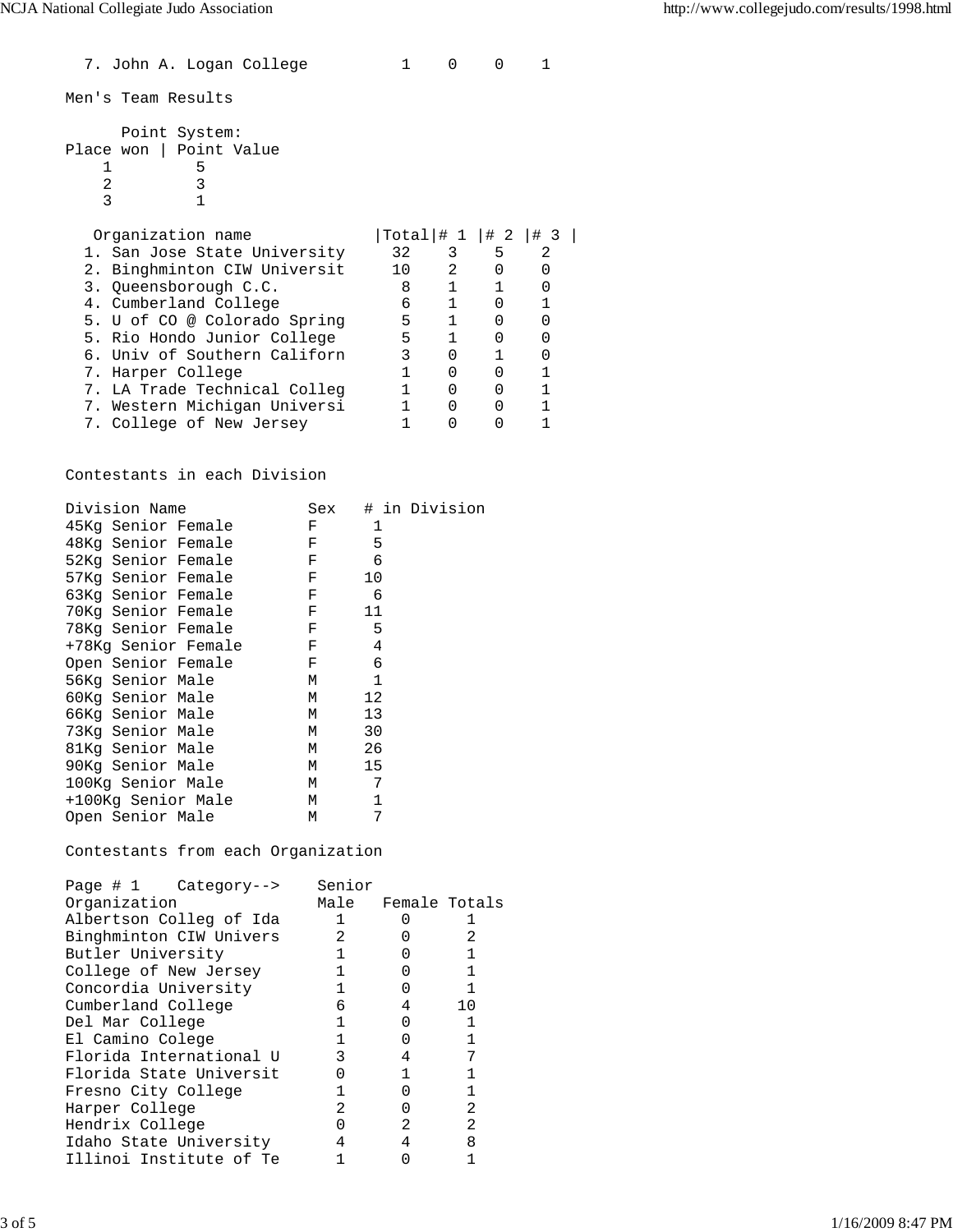| John A. Logan College   | $\overline{2}$<br>$\overline{2}$ | $\mathbf{1}$   | 3              |
|-------------------------|----------------------------------|----------------|----------------|
| LA Trade Technical Coll |                                  | 0              | 2              |
| Loyola MaryMount        | 0                                | 2              | 2              |
| Mesa Community College  | $\overline{2}$                   | 0              | 2              |
| Michigan State Universi | $\overline{2}$<br>4              | $\Omega$       | $\overline{a}$ |
| Mohawk Valley C.C.      |                                  | 3              | 7              |
| Northern Arizona Univer | 3                                | 4              | 7              |
| Pikes Peak Community Co | $\Omega$                         | 1              | 1              |
| Queensborough C.C.      | 2                                | $\Omega$       | 2              |
| RC                      | $\Omega$                         | $\mathbf{1}$   | $\mathbf 1$    |
| Rio Hondo Junior Colleg | $\mathbf{1}$                     | 0              | $\mathbf{1}$   |
| San Jose State Universi | 17                               | 6              | 23             |
| Santa Rosa Junior Colle | 0                                | 1              | 1              |
| Slippery Rock Univesity | $\overline{2}$                   | $\mathbf{1}$   | 3              |
| Texas A&M University    | 13                               | 8              | 21             |
| Texas Christian Univers | 1                                | 0              | $\mathbf{1}$   |
| U of CO @ Colorado Spri | 3                                | 1              | 4              |
| Univ of Central Arkansa | 2                                | $\mathbf{1}$   | 3              |
| Univ of Southern Califo | $\overline{2}$                   | $\mathbf{1}$   | $\frac{3}{3}$  |
| Univ of SW Louisiana    | $\mathbf{1}$                     | 2              |                |
| Univ of Texas @ Austin  | $\overline{2}$                   | $\mathbf{1}$   | $\overline{3}$ |
| University of Denver    | $\mathbf{1}$                     | 0              | $\mathbf{1}$   |
| University of Florida   | $\Omega$                         | 1              | 1              |
| University of Kansas    | 6                                | 0              | 6              |
| University of Missouri  | 2                                | 2              | 4              |
| University of OKlahoma  | $\mathbf{1}$                     | $\overline{2}$ | 3              |
| University of Texas     | $\mathbf{1}$                     | 0              | $\mathbf 1$    |
| Univesity of Houston    | $\overline{2}$                   | 0              | $\overline{2}$ |
| US Military Acadamy     | 11                               | 0              | 11             |
| Western Michigan Univer | $\overline{2}$                   | 0              | $\mathfrak{D}$ |
| Totals:                 | 112                              | 54             | 166            |

## Participating Organizations

Organization Total: 46

## |Organization |Abbreviation|

| Albertson Colleg of Idaho<br>Bigminton University<br>Binghminton CIW Universit<br>Butler University<br>College of New Jersey<br>Concordia University<br>Cumberland College | ACI<br>ВU<br>BCIW<br><b>BUTL</b><br>CMJ<br><b>CU</b><br><b>CUMB</b><br><b>DMC</b> |
|----------------------------------------------------------------------------------------------------------------------------------------------------------------------------|-----------------------------------------------------------------------------------|
| Del Mar College<br>El Camino Colege                                                                                                                                        | ECC                                                                               |
| Florida International Uni                                                                                                                                                  | FIU                                                                               |
| Florida State University                                                                                                                                                   | FSU                                                                               |
| Fresno City College                                                                                                                                                        | <b>FCC</b>                                                                        |
| Harper College                                                                                                                                                             | $HA$ $C$                                                                          |
| Hendrix College                                                                                                                                                            | HC                                                                                |
| Idaho State University                                                                                                                                                     | ISU                                                                               |
| Illinoi Institute of Tech                                                                                                                                                  | IIT                                                                               |
| John A. Logan College                                                                                                                                                      | <b>JALC</b>                                                                       |
| LA Trade Technical Colleg                                                                                                                                                  | LATT                                                                              |
| Loyola MaryMount                                                                                                                                                           | M <sub>I</sub> T                                                                  |
| Mesa Community College                                                                                                                                                     | MCC                                                                               |
| Michigan State University                                                                                                                                                  | MSU                                                                               |
| Mohawk Valley C.C.                                                                                                                                                         | <b>MVCC</b>                                                                       |
| Northern Arizona Universi                                                                                                                                                  | <b>NAU</b>                                                                        |
| Pikes Peak Community Coll                                                                                                                                                  | PPCC                                                                              |
| Queensborough C.C.                                                                                                                                                         | QCC                                                                               |
| <b>RC</b>                                                                                                                                                                  | RC                                                                                |